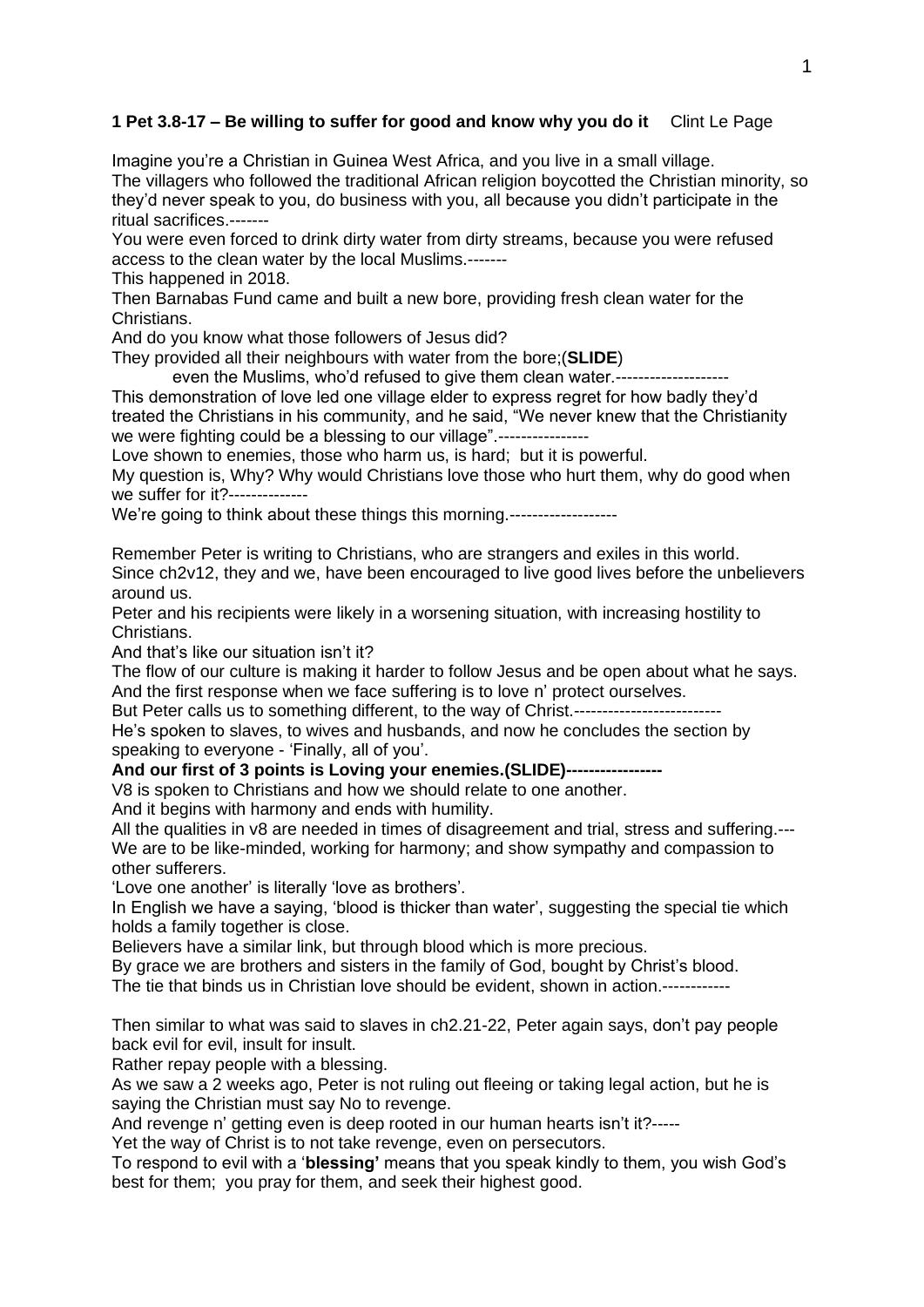And that's never easy.----- It's really hard.

So why do this? **Why** bless those who hurt or persecute you?----

**V9** 'so that you may inherit a blessing'.------------------------

Because as we've seen, since ch1v4, the blessing we inherit is 'kept in heaven for you'; it's our future eternal salvation.------------

Peter then quotes **Psalm 34.--------**

Originally, loving life and seeing good days meant enjoying a long life on earth.

But for Peter and for us, it now points to the eternal life that awaits us in heaven.

And his point from Ps 34 is, if you want life, don't speak evil, or deceit, v10.

Don't do evil, but do what is good, v11.

Why? **V12**, Because God's eyes, ears, face, will be open to you, not against you. It's metaphorical language that means those who know God by faith and follow Jesus, obeying his commands, will please the Lord.---------------

How can anyone constantly keep rejecting what God says, doing evil, and expect his blessing?-----------------------------------

Last week in v7 husbands who fail to honour their wives were told God does not hear their prayers.

Now v12 is saying that's true for everyone who does evil.------------

Repentance needs to come first.----------------------------------

It's not saying we earn blessing or eternal life by living a righteous life.

But rather those of us saved by God, really want to, and really will live differently;

a new way, God's way; and know his favour.-------------------------------------- And please understand that Ps 34 was **true of Jesus before** it was true of us.

He always kept his tongue from evil and his lips from deceit.

Jesus always turned away from evil and did good.

He was a peace-maker, and he trusted in God, who heard his prayers.------

And what happened after he died on the cross, bearing the penalty for our sins?----

He was raised up to life, to experience never-stopping 'good days', in the presence of his Father.-------------------

Psalm 34 points to Jesus before us, and it can be true for us, only because it was first true for Jesus.----------------

He is the supreme example of loving your enemies.

And knowing that blessing is coming to we who trust and follow him, ought to fill us with strength to love our enemies.--------------------------------

In what situation or what relationship do you need to turn away from evil and love, by doing good?------ How will you show love?----------------------------------------------------------------

Then Peter speaks about **Suffering for doing good, Point 2.**

**V13, '**Who then will harm you if you're devoted to doing what is good?'

His point is, for most people most of the time, if you're zealous n' passionate for doing good, people won't want to harm you.

But Peter knows that's not always the case.

**V14** But even if you should suffer for righteousness, you are blessed.

It's possible even probable that we will suffer for doing good.

Righteousness is a synonym for good here.

But why do what's right, when you're going to suffer for it?-----------------

Again, because you 'are blessed'.

But notice it's experienced now.---------------

As Jesus said in **Matt 5.10,(SLIDE)** Blessed are those who are persecuted because of righteousness, for the kingdom of heaven is theirs.

"You are blessed when they insult you and persecute you and falsely say every kind of evil against you because of me.

**<sup>12</sup>** Be glad and rejoice, because your reward is great in heaven.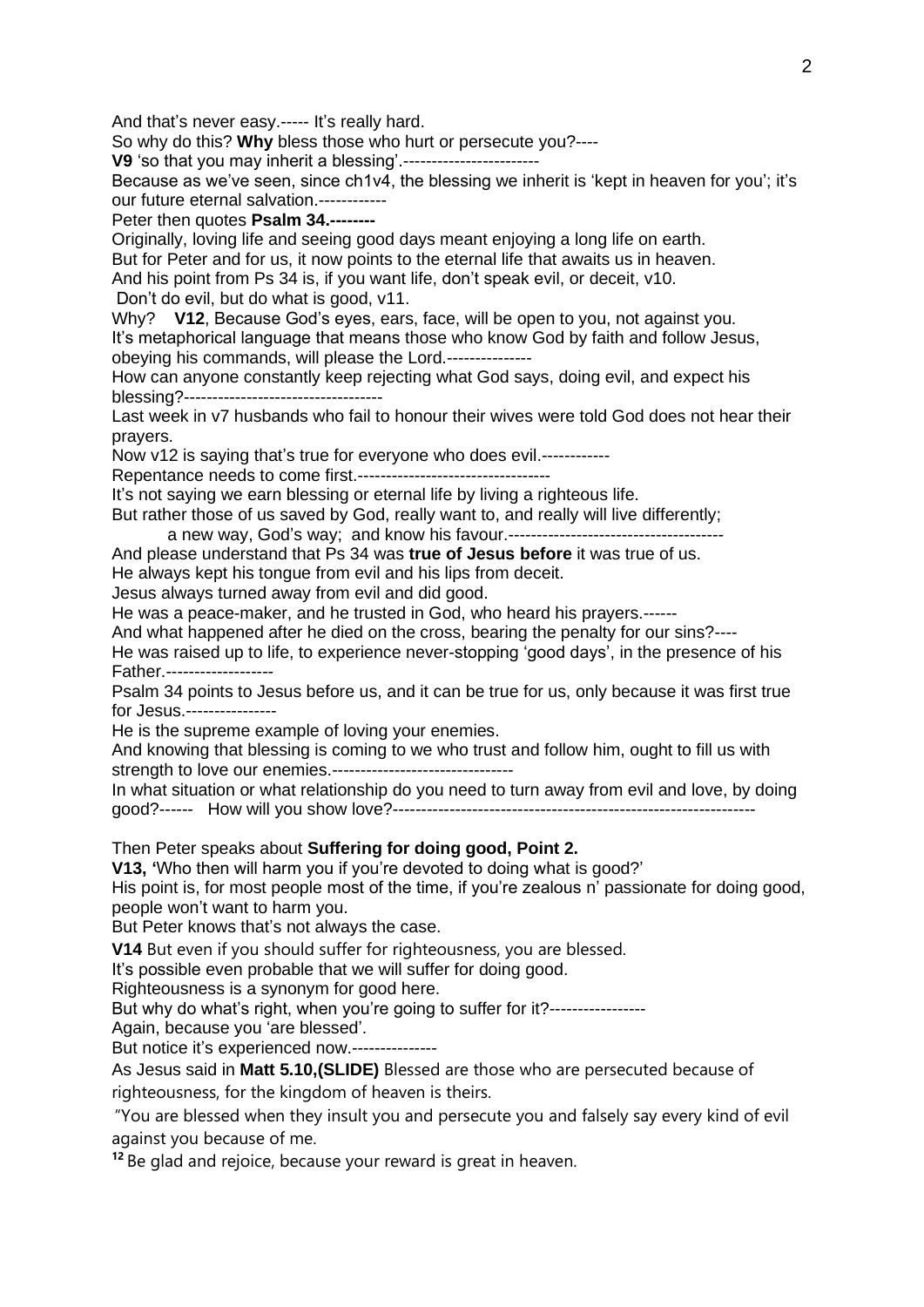So Peter, with Jesus, is promising heaven awaits.

But it's not just a promise of future blessing.

Both Jesus and Peter are pronouncing a blessing – which means God is for you, not against you NOW.----------------------------------

Brothers and sisters this means suffering is not the opposite of blessing.

God is with you, and he will not leave you.---------

God's favour rests upon you [11am - as we prayed for Clara earlier]; even when you don't feel it.----------------------------------------------------------------------

## In **v14**, Peter quotes **Isaiah ch 8v12-13.(SLIDE)**

In Isa 8 God said that even though Assyria was coming to smash Israel, Isaiah was not to fear what others fear, but regard the Lord as holy.------------

Peter then applies what was said of the Lord Almighty, to the Lord Jesus, we're to regard him as holy, as we'll see in v15.---------

But because we're trusting in the Lord, we don't need to fear other people.

We don't need to be afraid of suffering or death.

We don't need to be intimidated, troubled or anxious.----------------------------------------

I wonder when Peter wrote **v14** if he was remembering his own giving into fear.

Remember how in **Mark 14** Jesus was arrested n' on trial, and just outside, Peter's appearance and accent gave him away.

3 times **Peter denied** that he knew Jesus.

Maybe he had his own spectacular failure on his mind as he wrote.--------------

But this also tells us that Peter is not the same person he was.

He has swapped a fear of man for a fear of God.---------------------------------

And if you're troubled by your own fear, or anxieties, then remember that if you trust in Jesus, you are not the same person either.------------

Even if you are weighed down by past sins, or held back by fear, remember that Jesus died for you, to forgive your sins and set you free.-------

Remember and believe that he has taken your guilt away, and by faith in Jesus you have the Holy Spirit.---------

As the post-Pentecost Peter was different, so the converted Christian is different. Empowered by the Spirit, we can choose not to give into fear;

not let fear determine our choices, but trust God and do good.---------------------

And another reason we can trust God and do good, is because we trust God rules over our life.----------

**v17**, if you are suffering you can trust that it is **God's will**.---------

He is sovereign over your suffering.

Jesus's suffering, v18, was God's will.

And God's will, is that we be like Jesus, believing God will achieve his good purposes through our suffering.-------------------------------

So let's trust that God will achieve his good purposes through it. -------------------------

Dietrich **Bonhoeffer(SLIDE)** was 22 when he started serving as a pastor.

With Hitler's rise to power in Germany many in the church wanted to conform to Nazi ideology.

And most of the church remained silent about the persecution of German Jews.

Bonhoeffer was an exception, while still preaching love for his enemies.-------

He joined the Secret Service, but his travel allowed him to help Jews escape Nazi oppression - we'd call that doing much good.---------------------

He was arrested in 1943 and spent 2 years in prison, and pastored people there.

He spent his last months in a concentration camp and was hanged in 1945.

Dying with hope he wrote, 'This is the end. For me, the beginning of life".--------

A camp doctor who witnessed Bonhoeffer's hanging later described the scene:

"The prisoners … were taken from their cells, and the verdicts… read out to them. Through the half-open door… I saw Pastor Bonhoeffer, before taking off his prison garb, kneeling on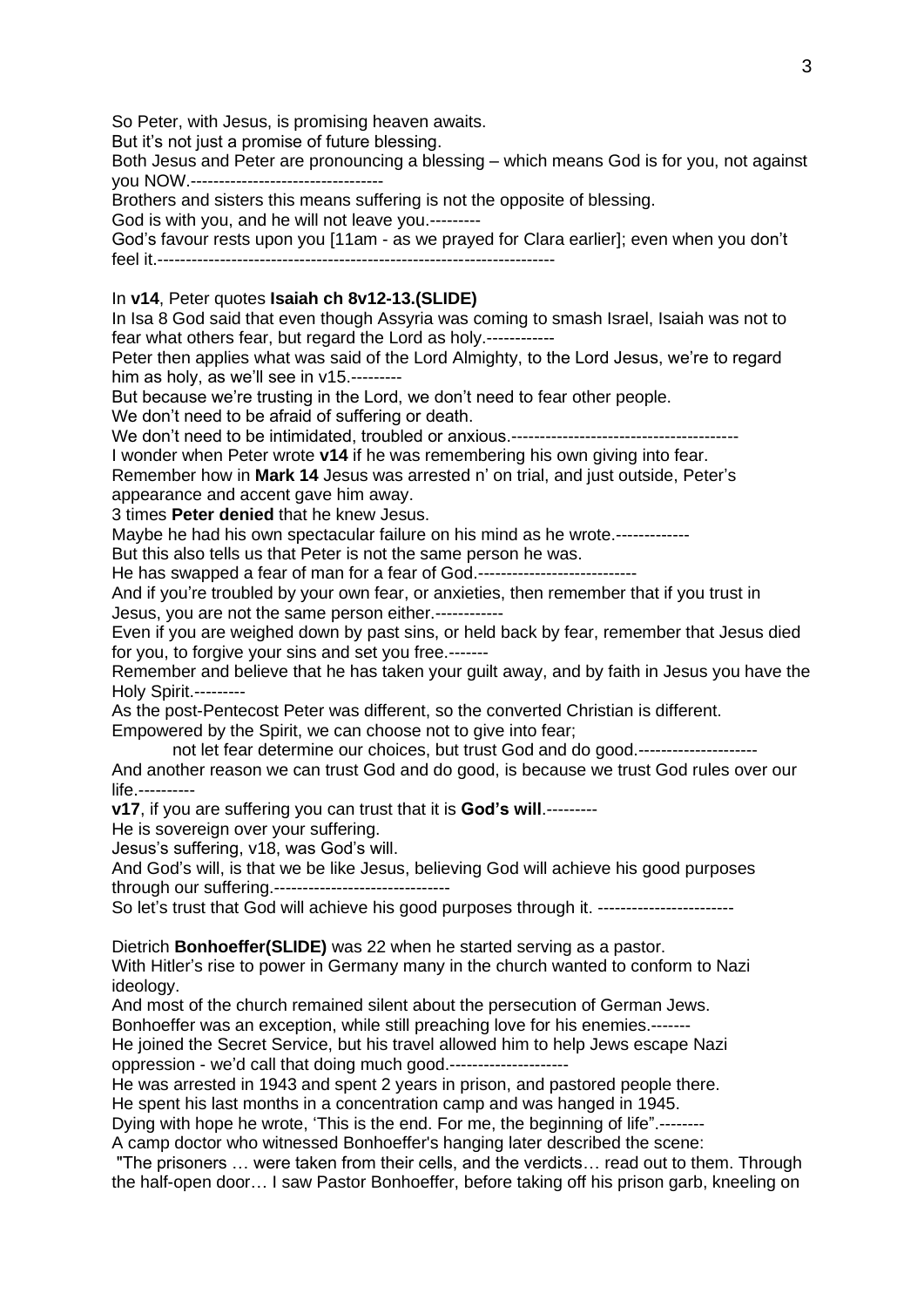the floor praying fervently to his God. I was most deeply moved by the way this lovable man prayed, so devout and so certain that God heard his prayer.

At the place of execution, he again said a prayer and then climbed the steps to the gallows, brave and composed. His death ensued in a few seconds.

In the almost 50 years that I have worked as a doctor, I have hardly ever seen a man die so entirely submissive to the will of God."------------------------------------

What a wonderful example for us.------------------------If you are suffering for doing what's right or good, whether at home, or school, or work, remember you are blessed.-------------------------

We may suffer for doing good, but my **third point is**, this gives you an opportunity for **Sharing your hope.(SLIDE)---------------------------------**

Peter said, if you're suffering for doing good, don't be afraid or intimidated, but **v15, '**in your hearts regard Christ the Lord as holy, ready at any time to give a defence to anyone who asks you for a reason for the hope that is in you'.---------

We regard Christ the Lord as holy, literally we sanctify him, set him apart as holy, when we take time to think about Jesus' greatness, goodness, holiness;

and feel AWE (like Wooowww!)

We set apart Christ as holy when we recognize his lordship and confess he is God, when in our hearts we devote ourselves to live for him, in our actions and words.---- And it is our response in words the Peter focuses on.

We are to be 'ready at any time' to give a answer to anyone who asks us for a reason for our hope.--------------

This is not a direct call to evangelism, but I ask, how can anyone know the reason for our hope if they don't know we have **hope**, that Jesus has given us a hope of future new life and heaven?----------------------

In 2019 Melbourne Baptist pastor, **Murray Campbell** wrote these words,

'During the course of 2019, I have observed a growing sense of hopelessness being felt and expressed by people across the globe, especially among teenagers.**(SLIDE)** Climate change, political agendas and social uncertainties are cultivating anxiety and despair. It is spilling over from social media and into our schools and onto our streets.'--------

How much more have people felt hopelessness through the covid pandemic of the last 2 years?-----------------------Murr

Murray wrote, 'There is something particularly disturbing about witnessing a generation lose hope—but some perspective is in order. This is scarcely the first generation with reason to be anxious.

The children of the last century had to contend with the trauma of the world wars; the Great Depression; the cold war with its continual threat of nuclear apocalypse… Millennials are not the first generation to face enormous life-changing obstacles.

[And] It is time to revisit the person of Jesus Christ—for most Australians now, it is time to get to know him for the very first time…**(SLIDE)** Here is a person in whom we can rest our hope… He came into a hostile world and to a people without hope. He demonstrated his divinity in the most powerful and loving ways. He chose to take a road to crucifixion. He was raised to life on the third day. He has ascended to heaven. He will hold the nations to account. He will hold all of us to account. He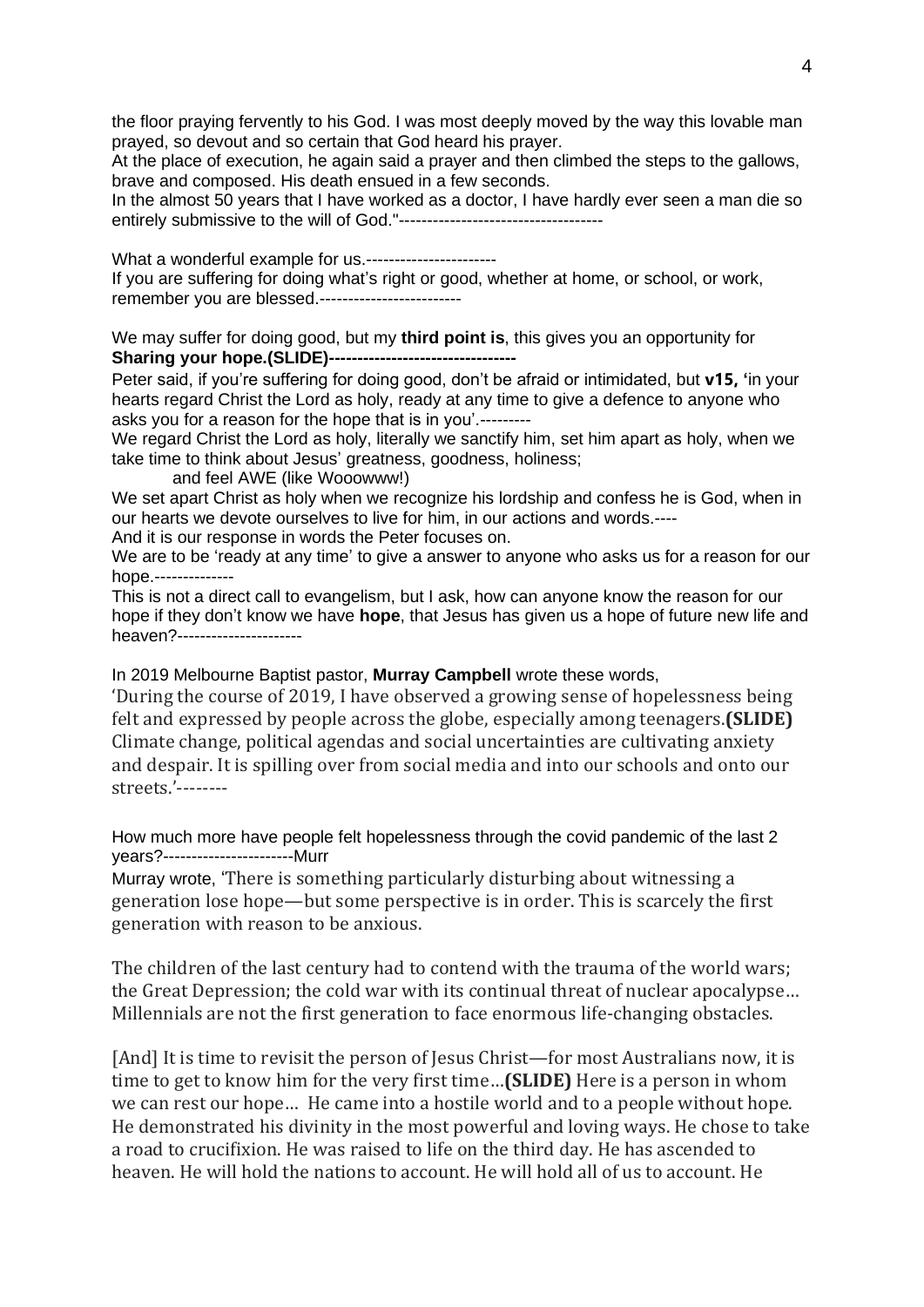brings hope and healing, peace and reconciliation... Even today there are millions of millennials turning to Jesus—discovering in his gospel a hope they cannot find anywhere else.

End quote.

Our Christian hope is life-changing and transforming, and attractive, especially to suffering people.--------------------

And Peter's first hearers knew suffering too.

Drawing details from 1 Peter together, in commentator **Paul Barnett's** words, 'Initially the former friends of these converts [Peter wrote to] found it strange that they had discontinued their drinking binges and accompanying sexual activities [4.3-4]. Next these exfriends have begun to spread evil rumours about them [2.12-13] and to insult them in public [3.9,16]). Finally it would appear these enemies are bringing accusations against the believers in the courts.'

In **v15**, the word 'defense' is court room language.

And that may be us one day soon.

But as another writer put it, 'could we say we are "on trial" for Jesus every day, as we live as Christians in a pagan [and secular] society.'------------

People must know that we have hope if they are to ask hope why we have hope.

**What might that look like for you practically?(SLIDE)**

I think it's being ready and prepared for questions like [we heard in the kids talk]:

Why don't you get even with that person?

Why are you a Christian?

How can you be sure you're going to heaven?--------

Why do you go to church?

Why are you different?------------------

How can you smile or be thankful, in your cancer treatment?

Or in those covid restrictions?

Or when you lose your job for not compromising on doing what's right, or for being open about your Christian views?---------------------------------

Think through now, what you could say, so you're prepared.---------------------

And consider how you could speak of how Jesus died to forgive your rejection of God, he rose to give you new life, life forever, and it changes everything for you.----

Because Jesus we know this world and this life is NOT all there is.

It will not last forever. The new creation is coming.

Jesus gives hope.

Can people see that in you?------------------------------------------

Do you want to tell them why you have hope?-----------------------

Pray for opportunities to speak, and faithfulness to Jesus in what you say.--------

And when we speak, **v16,** it's to be with **gentleness**, not with pride, smugness, n' superiority.

Not with fightin' words; but with a humble attitude, and gentle words.------------

We're also to respond with 'reverence'; the word is literally fear.

And in the light of v14 it doesn't mean fear of people, but fear of God;

a deep awe-filled respect for God.

When we do that, we'll want to live and speak in a way the honours the God who made us & saved us.

That means living in a way where we want to keep a **clear conscience**.-----------

All people are born with some sense of right and wrong, with God's moral law written on their hearts (Rom 2.15).